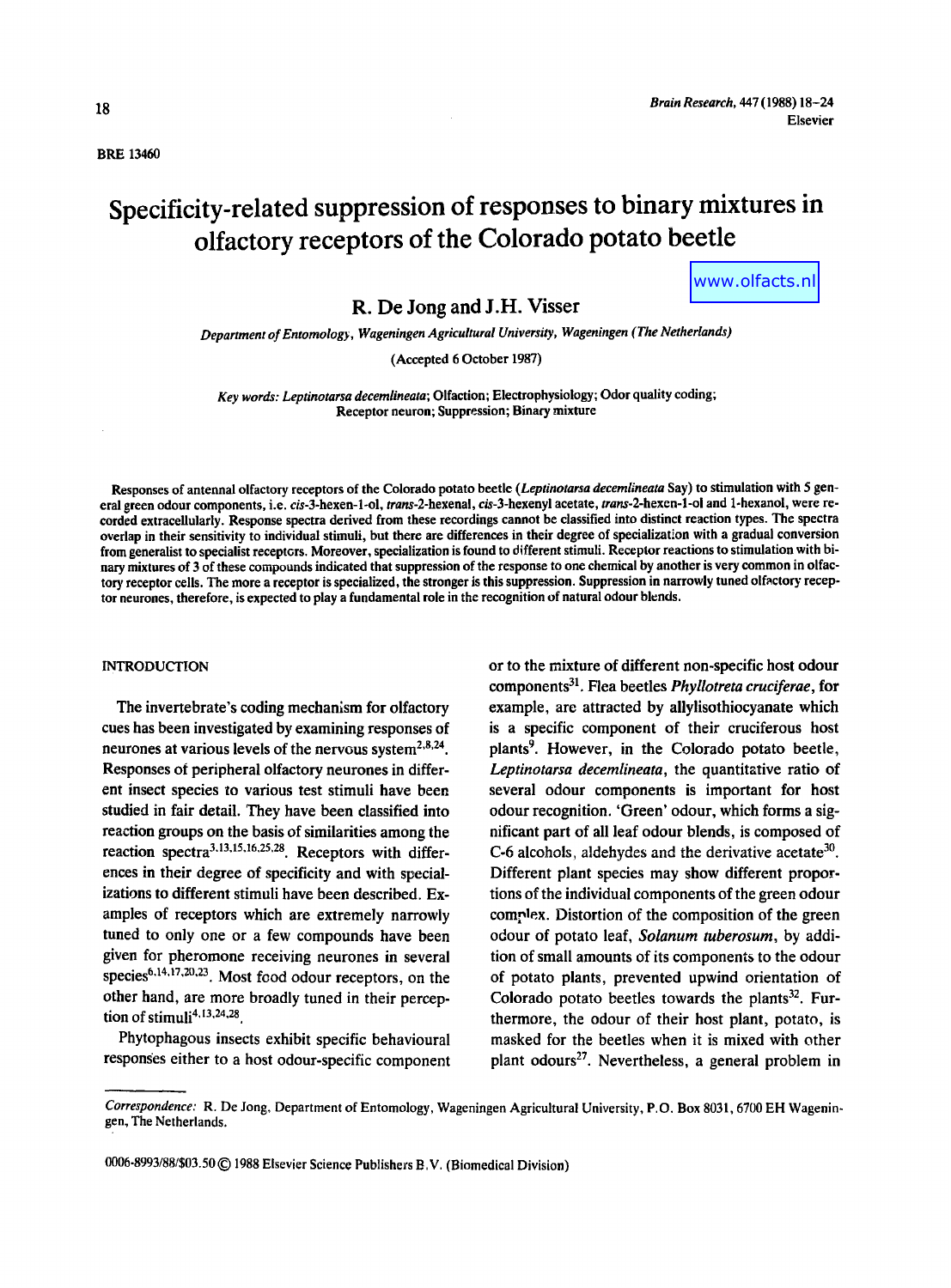studies on olfactory coding is the lack of knowledge about the precise composition of food odour blends. Although most biologically relevant odours consist of complex mixtures, an analysis of olfactory coding, therefore, has been based on neuronal responses to individual odour components $7.24.31$ .

The olfactory receptors in the antennae of Colorado potato beetles are sensitively tuned to C-6 compounds<sup>15,29</sup>. In previous work we used 5 green odour components, i.e. *cis-3-hexen-l-ol, trans-2-hexenal,*  cis-3-hexenyl acetate, *trans-2-hexen-l-ol* and 1-hexanol, to study the responses of neurones in the deutocerebrum of the Colorado potato beetle<sup>5</sup>. In this first relay station, synaptic connections between receptor neurones and interneurones are formed. Characterization of deutocerebrai neurons revealed the existence of two groups: one group (A) of neurones showed specific responses to individual leaf odour components, and another group (B) of less specific responding neurones. After stimulation with a potato leaf extract, group B neurones responded, while group A neurones hardly changed from their spontaneous firing activities. Since the potato leaf extract is a mixture of odour components, the lack of response in group A to this mixture implies an important role of suppression as a mixture effect. A coding mechanism for the odour of potato leaf has been proposed on the basis of this suppression $<sup>5</sup>$ .</sup>

The present study was carried out to characterize the receptor responses to stimulation with the same 5 C-6 components. In order to examine if mixture interactions like those in specialized deutocerebral neurones also exist at the peripheral level, we additionally characterized the olfactory receptors by their responses to some artificial mixtures.

#### MATERIALS AND METHODS

Two-day-old female Colorado potato beetles were obtained from the laboratory stock culture and used for the experiments. Recordings from antennal olfactory receptor cells were made as described previously<sup>15</sup>. We modified the method of stimulus delivery by placing the preparation in a continuous airflow (40 cm/s, 30 ml/s) in which odour stimuli were injected by flowing air through a Pasteur pipette (1 ml/s, 2 s). The Pasteur pipette contained a piece of filterpaper  $(6.0 \times 0.5 \text{ cm})$  loaded with a stimulus solution (25 $\mu$ l).

We used as stimuli 5 C-6 components of the potato leaf odour, namely *cis-3-hexan-l-ol, trans-2-hexenal,*  cis-3-hexenyl acetate, *trans-2-hexen-1-ol and i-hexa*nol (at a dilution of  $4 \times 10^{-2}$  in paraffin oil, v/v). The test chemicals were obtained from commercial sources (Roth, Koch Light) and were >97% pure. Paraffin oil alone was used as the control. An inter-

The receptors were recorded extraceilularly. In most of the recordings, only one spike amplitude was visible. In a few cases we used recordings with **two**  clearly distinguishable spike amplitudes. The number of spikes in the first reaction second was counted in order to obtain the response level to a stimulus.

stimulus time of at least 1.5 min was used.

The relative response spectrum for each cell was obtained by setting its 'best' component on a 100% level. The degree of specialization of a receptor cell *(DS)* was calculated by:

$$
DS = \frac{500 - \sum_{i=1}^{5} R_i}{4}
$$

*R*, represents the cell's relative response to component i. This calculation expresses *DS* as a percentage which, theoretically, ranges between 0 for cells without any specialization, and 100 for cells responding to only 1 of the 5 test stimuli. Once the degree of specialization of a cell was known, its responsiveness to mixtures was determined. This was done by measuring its reaction to three 1:1 binary mixtures, each at two dilutions of the total amount of volatiles (4  $\times$  $10^{-2}$  and  $8 \times 10^{-2}$  M, v/v). The components used in mixtures were *trans-2-hexenal, cis-3-hexenyl* acetate and 1-hexanol. Each mixture response was expressed as a percentage of the respense to the 'best' component that was also present in the mixture, and from these 6 values an average mixture response *(AMR6)*  was calculated for each cell. Stimulation sequences started with the lowest concentration stimuli. Variables were compared using the non-parametric Spearman rank correlation test<sup>26</sup>.

## RESULTS

Thirty-nine receptor neurones on the antennae of Colorado potato beetles were recorded. Most of these neurones revealed a low t whereund firing rate of  $3 \pm 4$  spikes/s (mean  $\pm$  S.D.) which increased to 26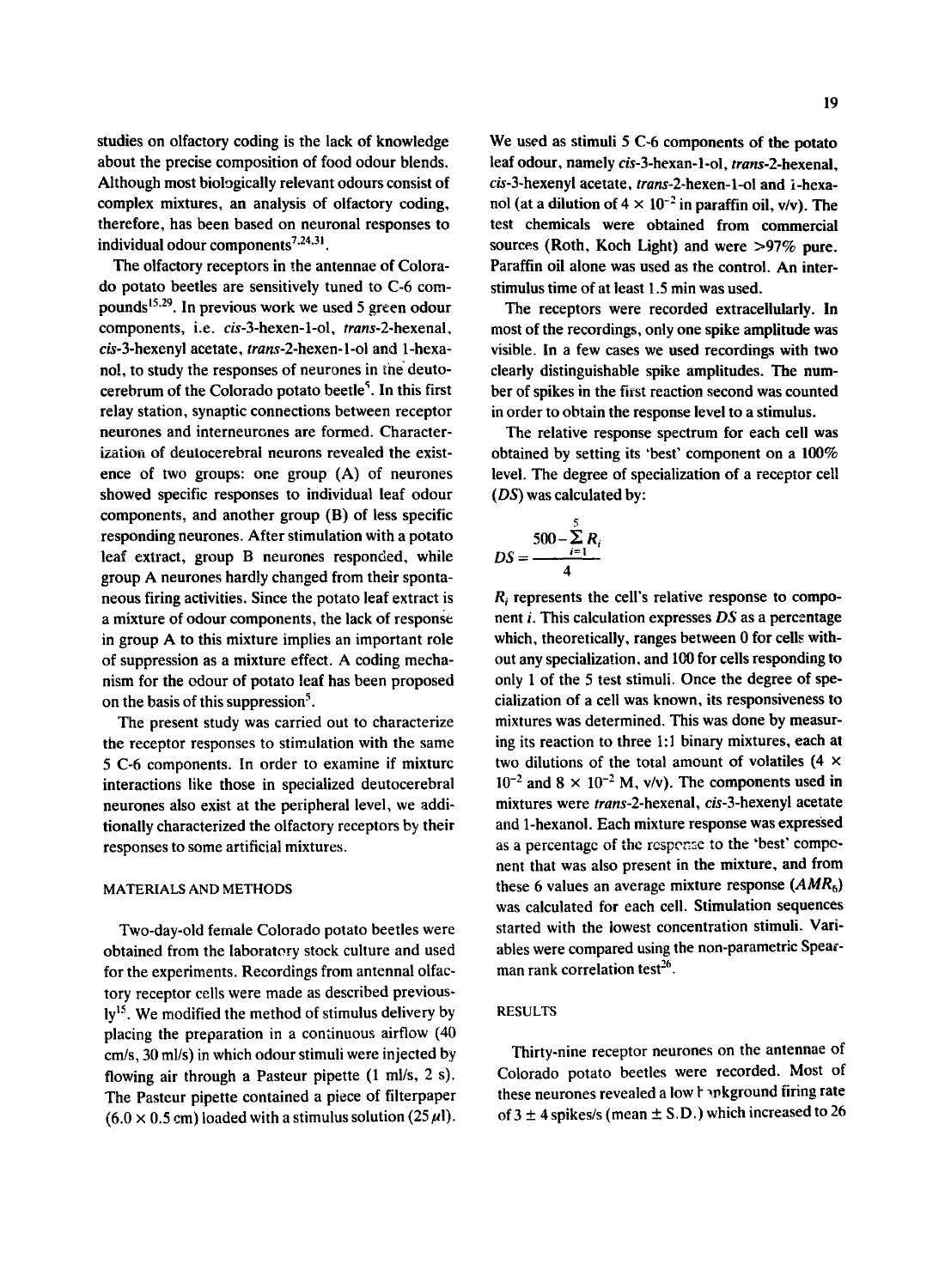$\pm$  16 spikes in the first reaction second after stimulation with the cell's 'best' component. The response spectra of the receptors were classified in 5 groups, according to their 'best' stimulus (Fig. 1A-E). Some spectra (Fig. 1, nos. 29, 30, 36) do not show a 'best' stimulus and, therefore, can be classified in more groups. Within a group the spectra were arranged according to their DS-values. The degree of specialization in one group increases from left to right. The degree of specialization of the receptors for the 5 stimuli ranges from  $DS$ -values of 19 to 94 (Fig. 1, nos. 1) and 28 respectively). We did not find a correlation between the sensitivity of cells to their 'best' component (in number of spikes in the first reaction second) and the *DS,* nor between the background frequency and the *DS.* The response spectra in Fig. 1 show that there are no distinct receptor types to the 5 stimuli. The recorded population of olfactory receptors responded differentially to the set of stimuli and individual spectra show overlap. Nevertheless, considerable differences in receptor responses are found.

Some receptors showed non-specific responses, while others were specialized to particular stimuli. In 13 cases out of 39 we were able to repeat the stimulation series demonstrating the consistent character of the spectra. Newly calculated *DS* values, then, did not differ significantly from previous values (Wilcoxon matched-pairs signed-ranks test)  $(\overline{\Delta DS} = 5.8)$ .

The responses of the cells in Fig. 1 to the binary mixtures are represented in Fig. 2, and, in addition, are related to the response to the 'best' mixture component. The classification of these responses in groups corresponds with the one in Fig. 1. In 63 of the 117 cases, one component alone elicited a stronger response than the mixture in which the same concentration of that component was present. On the other hand, only in 6 cases the sum of the responses to individual components was smaller than the responses to the corresponding mixtures. Suppression, therefore, is found to be the most common mixture effect. The strength of this suppression varied in the different receptors and was sometimes found to be very pro-



Fig. 1. Relative response spectra of 39 olfactory receptor cells in Colorado potato beetle antennae for 5 leaf odour components. The receptor's "best' component is 100%. a: *cis-3-hexen-l-ol, b: trans-2-hexenal,* c: *cis-3-hexenyl* acetate, d: *trans-2-hexen-l-ol,* e: 1-hcxanol. Chemicals were pipetted on filterpaper at a dilution of  $4 \times 10^{-2}$  v/v. Triangle indicates *DS* value.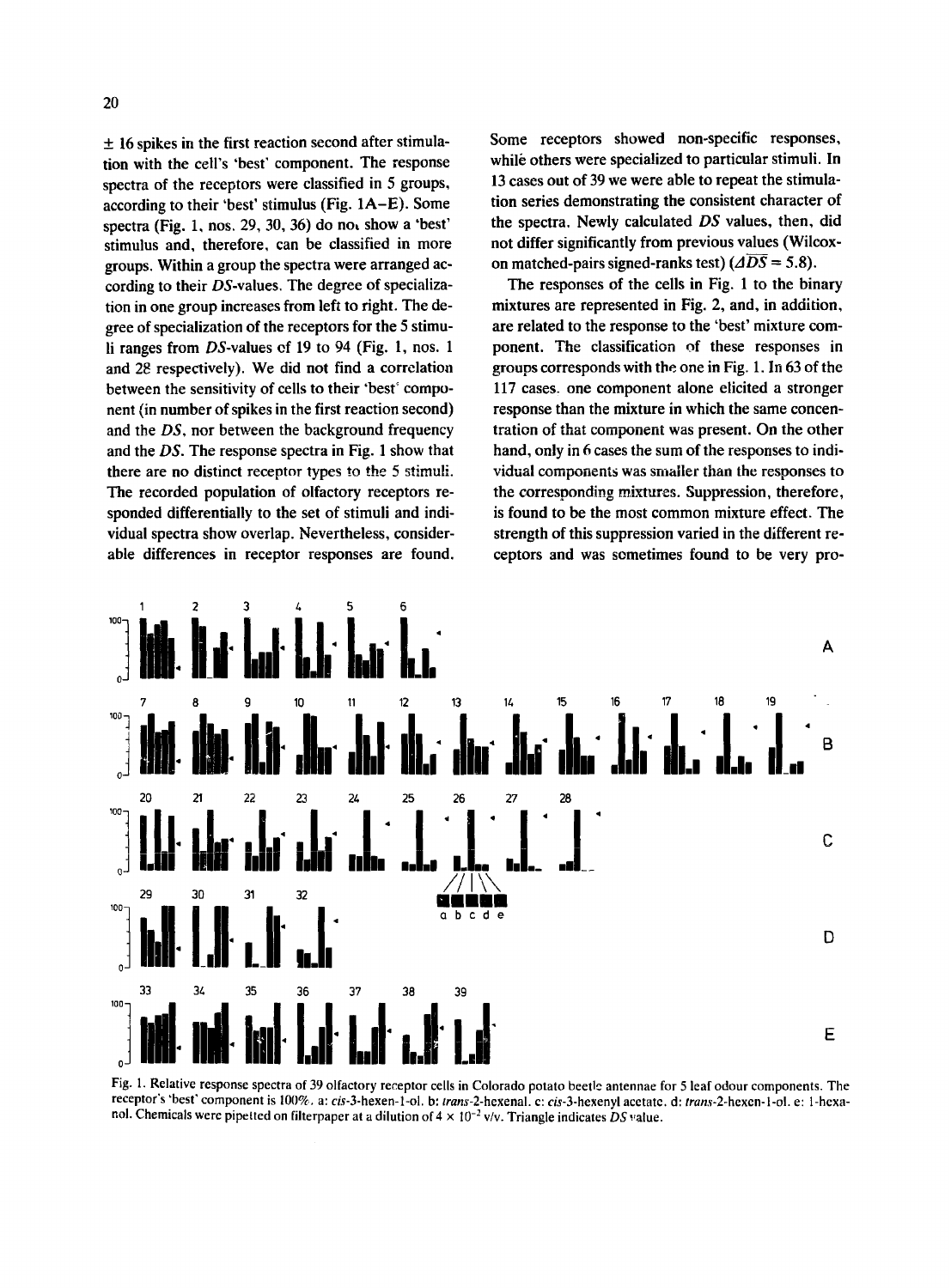

Fig. 2. Relative response spectra of the receptors shown in Fig. 1 for 3 binary mixtures at two concentrations, and their individual components. The 'best' component is 100%. c: cis-3-hexenyl acetate. b: *trans*-2-hexanal. e: 1-hexanol,  $m_{cb} = 1:1$  mixture of c and b,  $m_{be} =$ 1:1 mixture of b and e,  $m_{ee} = 1:1$  mixture of e and c,  $1 =$  mixture at a dilution of  $4 \times 10^{-2}$  v/v;  $2 =$  mixture at a dilution of  $8 \times 10^{-2}$  v/v. Pure compounds were at a dilution of  $4 \times 10^{-2}$  v/v.



Fig. 3. Responses of one olfactory receptor cell in the Colorado potato beetles' antenna on stimulation with 3 compounds, and their 1:1 mixtures at two concentrations. Bar indicates stimulation period (2 s). A: stimulation with *trans-2*-hexenal  $(4 \times 10^{-2}$  v/v). B: stimulation with cis-3-hexenyl acetate ( $4 \times 10^{-2}$  v/v). C: stimulation with 1-hexanol ( $4 \times 10^{-2}$  v/v). D and E: stimulation with a 1:1 mixture of *trans-2-hexenal and cis-3-hexenyl acetate, respectively at*  $4 \times 10^{-2}$  and  $8 \times 10^{-2}$  v/v. F and G: stimulation with a 1:1 mixture of *trans-2*hexenal and 1-hexanol, respectively at  $4 \times 10^{-2}$  and  $8 \times 10^{-2}$  v/v. H and I: stimulation with a 1:1 mixture of 1-hexanol and cis-3-hexenyl acetate, respectively at  $4 \times 10^{-2}$  and  $8 \times 10^{-2}$  v/v.

21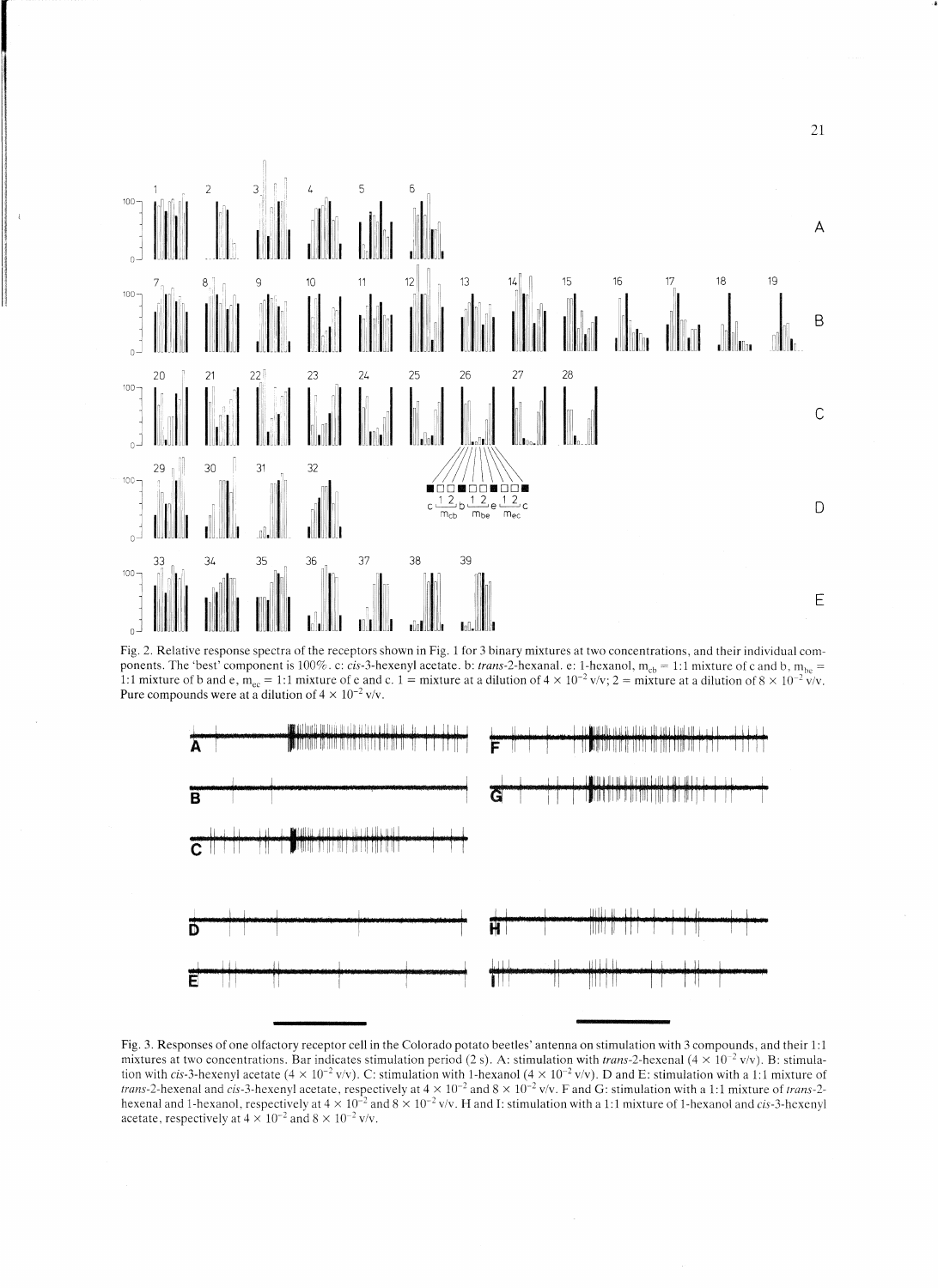

Fig. 4. Scatter diagram for degree of specialization (DS) and average mixture responses ( $AMR<sub>6</sub>$ ) in olfactory receptor cells of the Colorado potato beetle,  $r_s = -0.52$ ;  $n = 39$ ;  $P < 0.001$ , non-parametric Spearman rank correlation test, 2-tailed<sup>26</sup>.

nounced. Fig. 3 shows a recording in which clear responses to *trans-2-hexenal* and 1-hexanol were strongly reduced in the presence of *cis-3-hexenyl* acetate. The response spectrum of this neurone is represented in Fig. 2 no. 2.

The  $AMR<sub>6</sub>$  values, which are used as indices for receptors' responses to mixtures, range between 35 and 170 and correlate significantly with receptor  $DS (r_s =$  $-0.52$ ;  $n = 39$ ;  $P < 0.001$ , 2-tailed). Highly specialized cells show a considerably stronger suppression than the more broadly tuned cells. A scattergram for the *AMR 6* and the *DS* of the receptors is presented in Fig. 4.

# DISCUSSION

Previous work on deutocerebral neurones indicated that mixture interaction is essential in the coding of olfactory information in the Colorado potato beetle<sup>5</sup>. Here we studied response spectra of receptor neurones to pure compounds, and also examined the perception of more complex odours at the receptor level. Therefore, we stimulated additionally with simple 1:1 binary mixtures. These mixtures do not resemble natural food odour blends, but should he considered as a first step in the study of mixture effects.

Qualitative responses as presented in spectra are thought to give more reliable information about neu-



Fig. 5. A schematic diagram representing a population of 4 receptor cells. Receptor cells are thought to respond to compounds A and B applied singly, and the 1:1 mixture of A and B.  $I =$  labelled line concept in a cell population with solely specialist receptors.  $II = \arccos$ -fibre pattern concept in specialist and generalist receptors.  $III =$  as II, involving suppression. The arrow length stands for response intensity.

ronal reactions than quantitative responses $13$  and, therefore, are used for unraveling the coding of  $\mathbb{C}$ factory input. Grouping of responses according to spectra have been applied often to characterize an olfactory receptor population. However, since classification of receptors in this way is not only dependent on the treatment of electrophysiological data but also on the set of stimuli used in the experiments, this approach has its limitations<sup>25</sup>. Within groups rather varied spectra can be present while each spectrum shows significant features, The response spectra of olfactory receptors of the Colorado potato beetle (Fig. 1) show varying degrees of receptor specialization and no clear separation in response types for the 5 stimuli. Our data reveal that suppression is an important feature of the response characteristics of receptor cells. The responses of receptors to the binary mixtures suggest a function of mixture effects in the perception of olfactory information. Such mixture interaction has been discussed previously for the processing of information in the antennal lobe of the Colorado potato beetle $5$ .

Olfactory coding is generally thought to be realized either by labelled lines, or by across-fibre patterns. The labelled line coding theory was proposed for insect pheromone receptors which possess narrow, non-overlapping chemosensitivities<sup>4</sup>. Each behaviourally relevant compound is thought to have its own receptor type for the detection of its presence.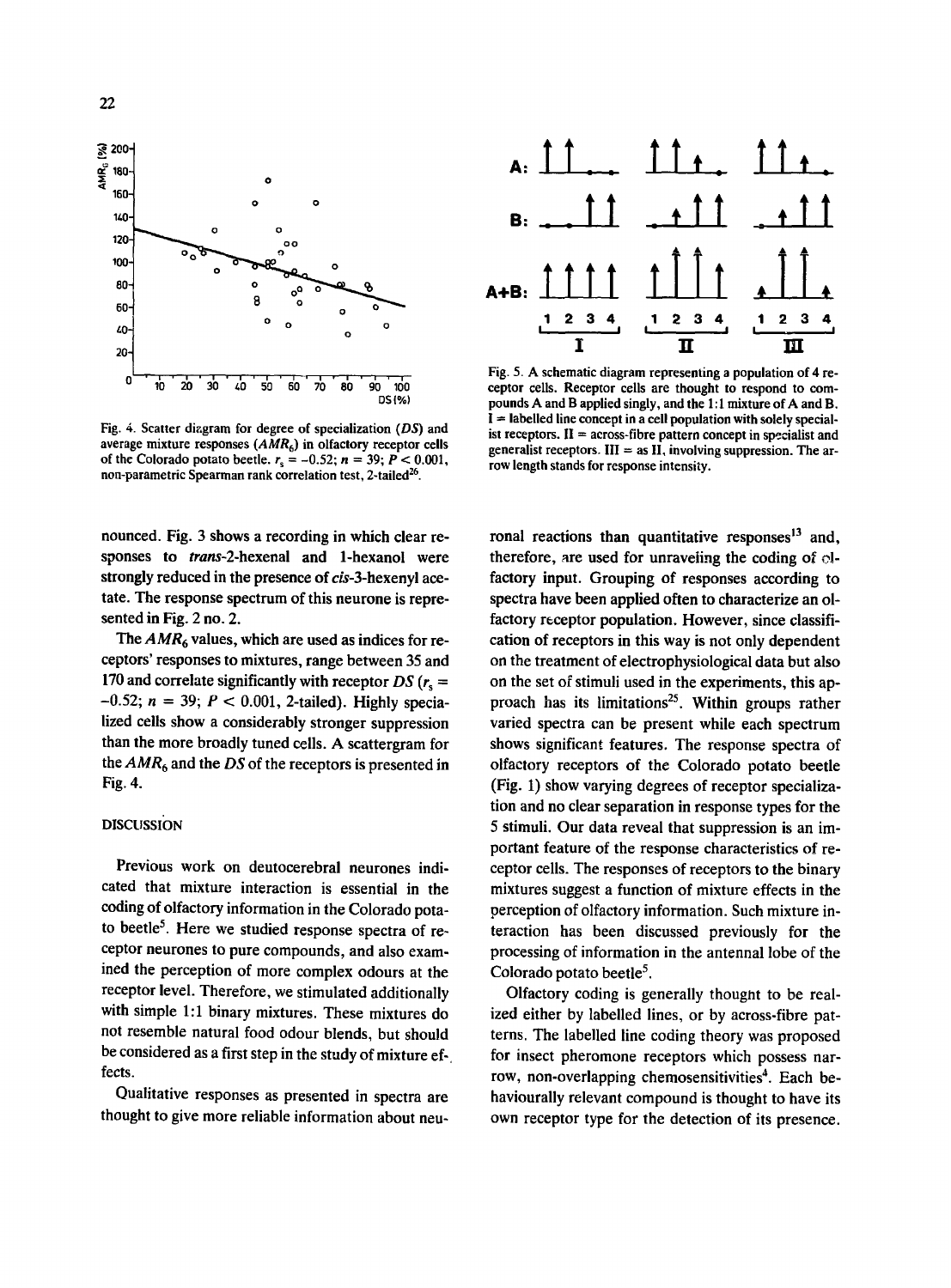In this theory the blend composition is determined by the activities in particular types of sensory neurones. A simplified illustration of this situation is presented in Fig. 5(1). Observations on food odour receptors, showing that most receptors have broad and overlapping response spectra<sup> $3,31$ </sup> led to a second theory, the across-fibre pattern hypothesis. This concept holds that each perceptible odour is represented by a unique pattern of activity across the array of sensory neurones (Fig. 5(11)).

Highly specialized chemoreceptors are supposed to serve as inputs for specific detection systems $^{1.8.12}$ . In the Colorado potato beetle, the negative correlation between *DS* and *AMR 6,* however, shows that the level of excitation in narrowly tuned olfactory receptors in response to mixtures does not solely depend on the presence of their 'best' stimulus (Figs. 3 and 4). As suppression is correlated with the degree of specialization, other chemicals to which these cells do not show a pronounced reaction when applied singly, may contribute to the mixture response. Therefore, the activities of olfactory receptors depend on the total composition of a mixture, and the response pattern differs especially in narrowly tuned neurones from what is expected on the basis of their responses to single compounds (Fig. 5(III)). Similar observations have been made of olfactory receptor responses of other insect species and lobsters. 'Ionine' and 'alcohol' receptor types of the cockroach *Periplaneta americana* showed a smaller response to odour of lemon oil than was expected on the basis of summation of responses to odour of lemon oil fractions $24$ . Responses of taurine-sensitive receptors on the antennules of the spiny lobster *Panulirus argus*  were suppressed when taurine was presented in mixture with certain amino acids<sup>10</sup>. Enhancement and suppression have been demonstrated in responses of narrowly tuned chemoreceptors in the American

## **REFERENCES**

- 1 Ache, B.W. and Derby, C.D., Functional organization of olfaction in crustaceans, *Trends Neurosci..* 8 (1985) 356-360.
- 2 Boeckh, J.. Die Reaktionen olfaktorische Neurone im Deutocerebrum yon Insekten im Vergleich zu den Antwortmustern der Geruchssinneszellen, *J. Comp. Physiol.,*  90 (1974) 183-205,

lobster, *Homarus americanus*<sup>11</sup>. Although pheromone receptors are generally believed to function as labelled lines, synergism and suppression have also been reported in responses of pheromone receptors in the red-banded leaf roller, *Argyrotaenia velutinana*<sup>18</sup>, and the cabbage looper, *Trichoplusia ni*<sup>21</sup>, Such mixture interactions could explain why sometimes certain behaviourally important compounds, when applied in a pure form, fail to elicit clear activity on any of the identified receptor neurones  $19.22$ .

The response levels in the group of highly specific neurones in the deutocerebrum of the Colorado potato beetle are thought to depend on the ratio of certain odour components, rather than on the presence of their 'best' component<sup>5</sup>. The other group containing less specific deutocerebral neurones did not show this sensitivity to different ratios. The reactions of receptors presented in this study suggest that peripheral responses are at least partially responsible for this effect. In general, specialized receptors and specialized deutocerebral neurones show suppression as a mixture effect, unlike the other receptors and deutocerebral neurones. The presumed separation of olfactory information by these groups is more obvious at the deutocerebral level than at the peripheral level.

#### ACKNOWLEDGEMENTS

We thank L.M. Schoonhoven for comments on the manuscript and T.F. Mueiler for correcting the English text. The final drawings and photographs were prepared respectively by P.J. Kostense and J.W. Brangert. The first author was supported by the Foundation for Fundamental Biological Research (BION), which is subsidized by the Netherlands Organization for the Advancement of Pure Research (ZWO).

<sup>3</sup> Boeckh, J., Aspects of nervous coding of sensory quality in the olfactory pathway of insects, *Proc. XV Int. Congr. Entomol.,* Washington, DC, 1976, pp. 308-322.

<sup>4</sup> Boeckh, J., Kaissling, K.E. and Schneider, D., Inset olfactory receptors, *Cold Spring Harbor Syrup. Quant, Biol..* 15 (1965) 263-280.

<sup>5</sup> De Jong, R. and Visser, J.H., Integration of olfactory information in the Colorado potato beetle brain, *Brain Research.* 447 (1988) 10-17.